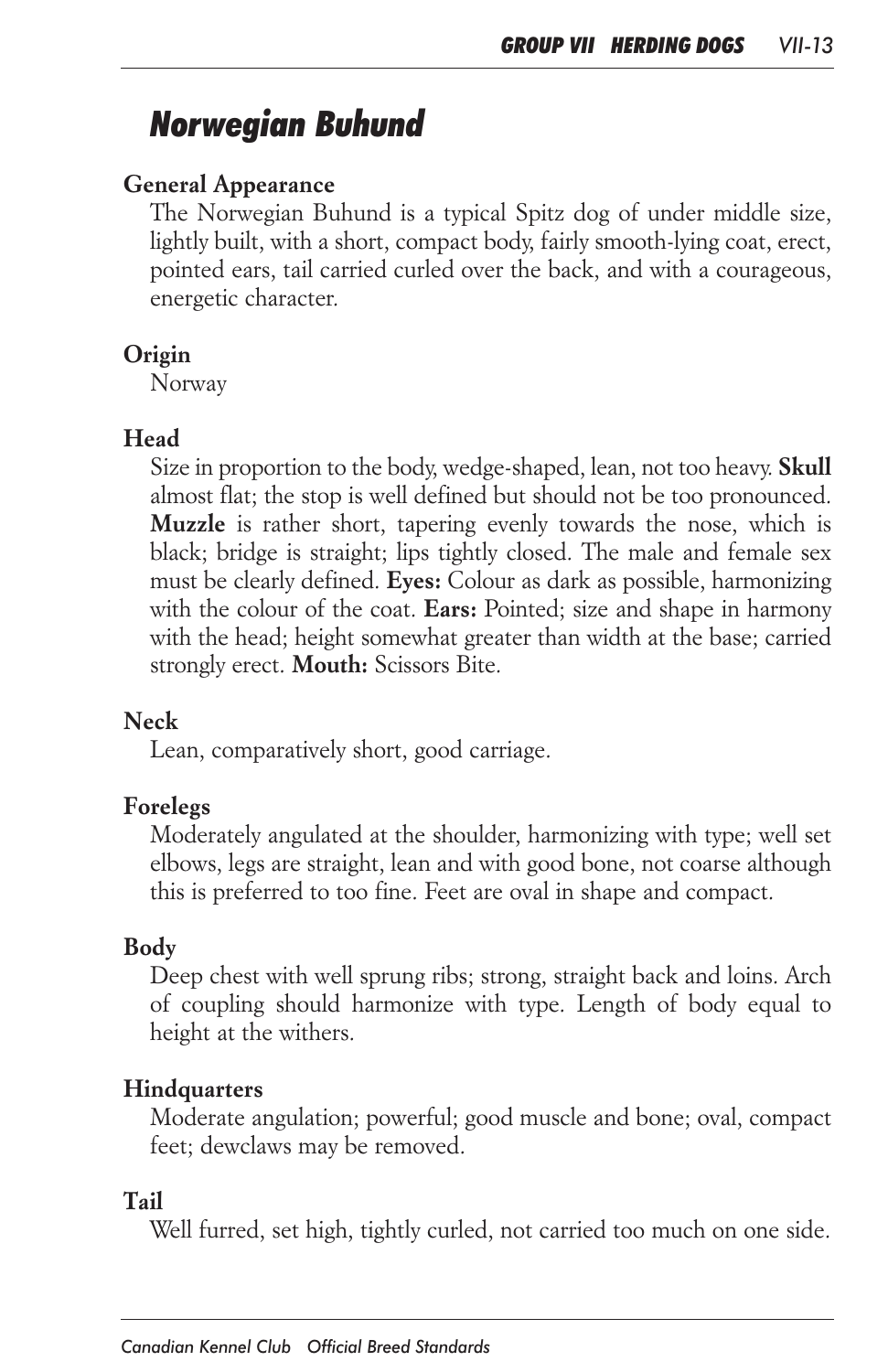## *Coat*

### *Outer coat*

*Thick, rich and hard, but rather smooth-lying.* 

## *Undercoat*

*Soft, dense, woolly. On head and front of legs the coat is comparatively short, on neck and chest it is longer.*

## *Colours*

## *Wheaten (Biscuit)*

*Ranging from light to yellowish red, with or without dark tipped hairs; mask permitted but should otherwise be self coloured.*

## *Black*

*Preferably self coloured, but white blaze, and white markings on chest, narrow ring on neck and white on legs are permissible. The white markings should not, however, disturb the overall impression.*

## *Size*

*Height at the withers: Males: 17-18.5 inches (43-47 cm). Bitches: 16-18 inches (41-45 cm).*

## *Weight*

*Males: 31-40 lbs. (14-18 kg). Bitches: 26-35 lbs. (12-16 kg).*

## *Faults*

*Too fine, too coarse, nervous, liver coloured nose, light eyes, not strongly erect ears, anything but scissors bite, poorly curled tail, wavy or too long. coat, any colour but the ones mentioned above.*

## *Note:*

*Male animals should have two apparently normal testicles fully descended into the scrotum.*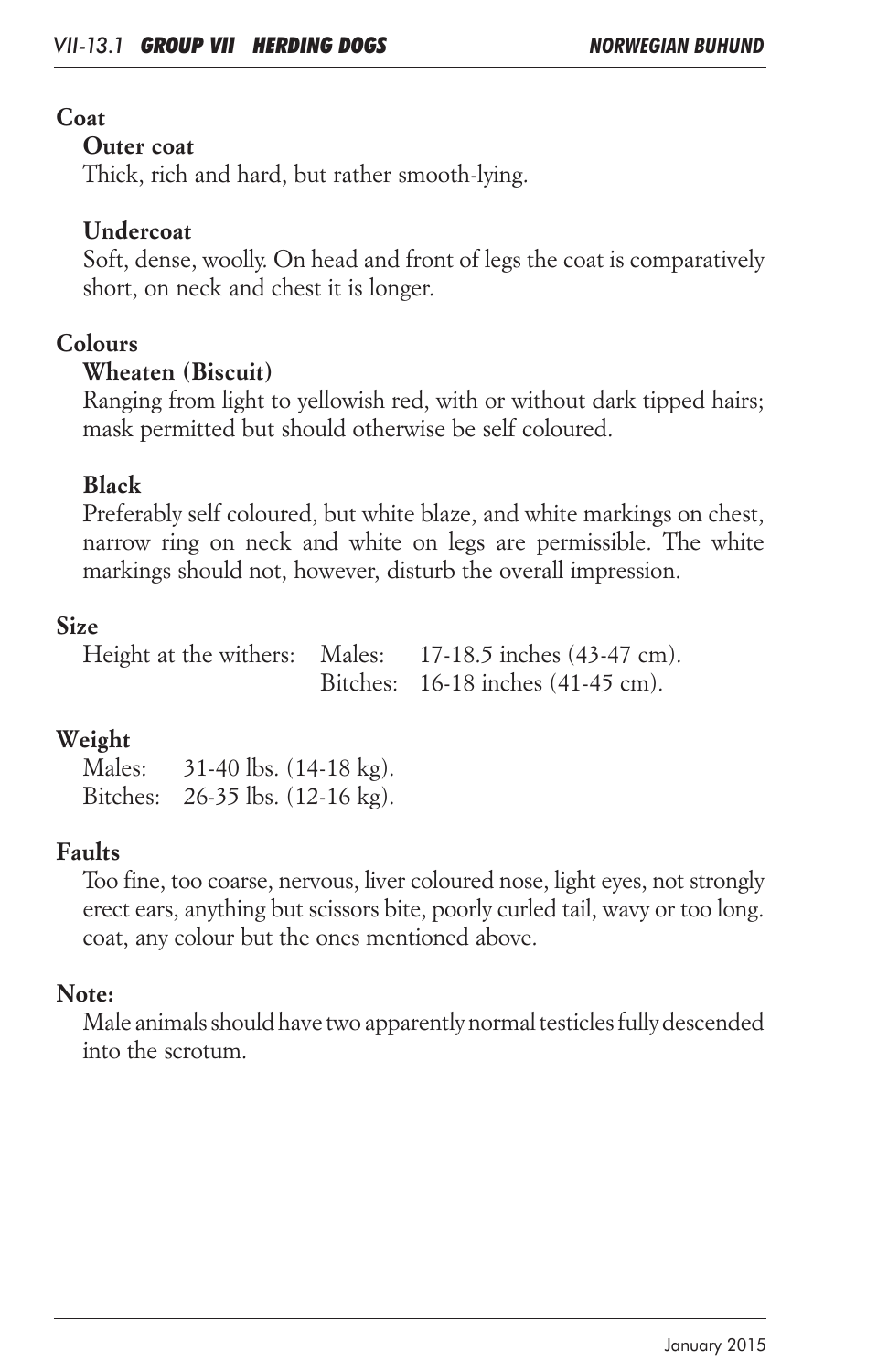# *Old English Sheepdog*

## *General Appearance*

*A strong, compact-looking dog of great symmetry, practically the same in measurement from shoulder to stern as in height, absolutely free from legginess or weaselness, very elastic in his gallop, but in walking or trotting he has a characteristic ambling or pacing movement, and his bark should be loud, with a peculiar "pot-casse" ring in it. Taking him all round, he is a profusely, but not excessively coated, thick-set, muscular, able-bodied dog with a most intelligent expression, free from all Poodle or Deerhound character. Soundness should be considered of greatest importance.*

#### *Size*

*Twenty-two inches (56 cm) and upwards for dogs and slightly less for bitches. Type, character, and symmetry are of the greatest importance and are on no account to be sacrificed to size alone.*

#### *Coat and Colour*

*Coat profuse, but not so excessive as to give the impression of the dog being over fat, and of a good hard texture; not straight, but shaggy and free from curl. Quality and texture of coat to be considered above mere*  profuseness. Softness or flatness of coat to be considered a fault. The *undercoat should be a waterproof pile, when not removed by grooming or season. Colour any shade of grey, grizzle, blue or blue-merled with or without white markings or in reverse. Any shade of brown or fawn to be considered distinctly objectionable and not to be encouraged.*

#### *Head*

*Skull: Capacious and rather squarely formed, giving plenty of room*  for brain power. The parts over the eyes should be well arched and the *whole well covered with hair. Muzzle: Fairly long, strong, square, and truncated. The stop should be well defined to avoid a Deerhound face. (The attention of judges is particularly called to the above properties, as a long, narrow head is a deformity.) Nose: Always black, large and capacious. Mouth: Teeth strong and large, evenly placed and level in opposition. Eyes vary according to the colour of the dog. Very dark preferred, but in the glaucous or blue dogs a pearl, walleye, or china eye is considered typical. (A light eye is most objectionable.) Ears: Medium sized, and carried flat to side of head, coated moderately.*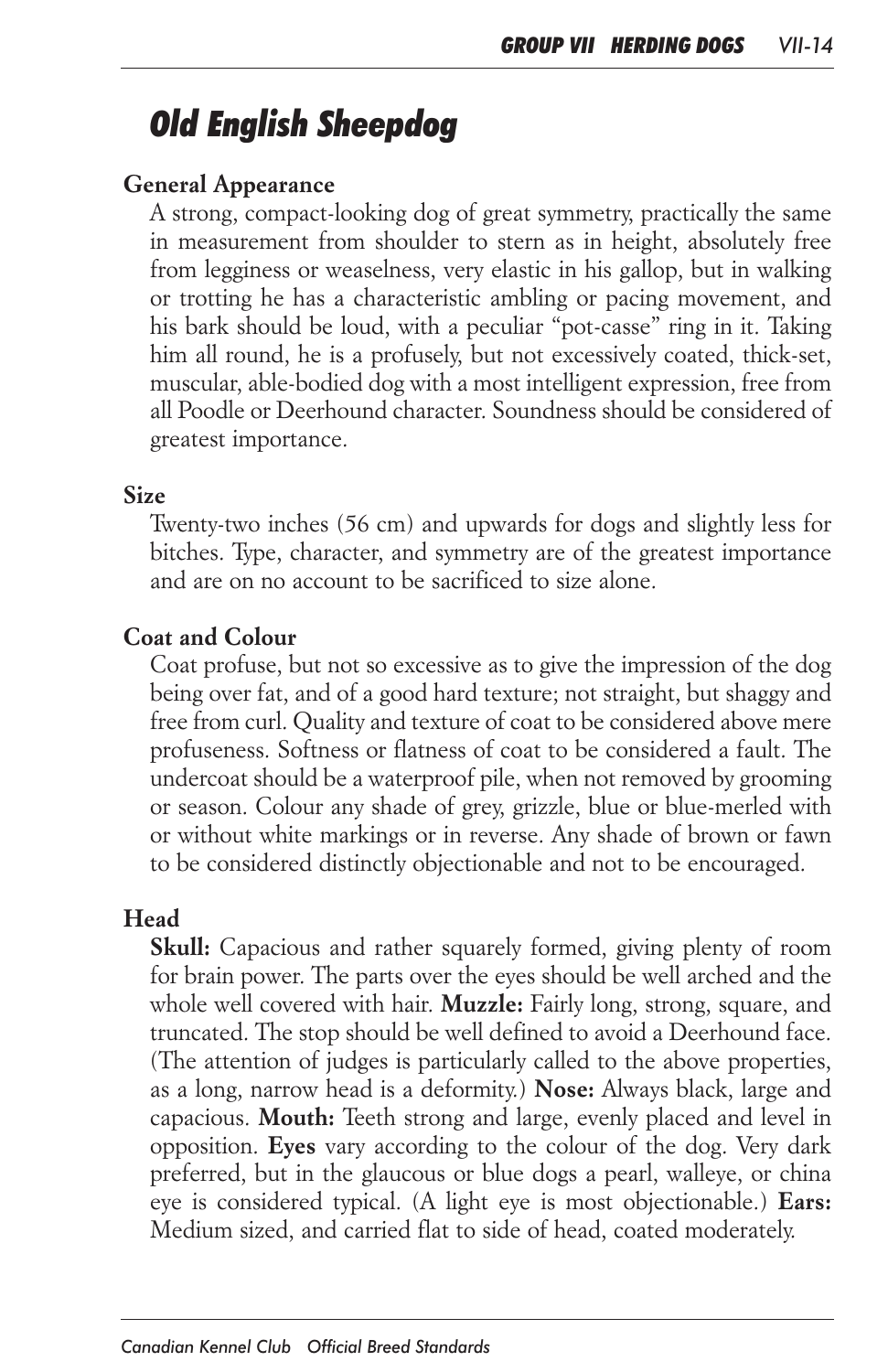## *Neck*

*The neck should be fairly long, arched gracefully and well coated with hair.*

## *Forequarters*

*The shoulders sloping and narrow at the points. The forelegs should be dead straight, with plenty of bone, removing the body a medium height*  from the ground, without approaching legginess, and well coated all *around.*

## *Body*

*The dog stands lower at the shoulder than at the loin. Rather short and very compact, ribs well sprung and brisket deep and capacious. Slabsidedness highly undesirable. The loin should be very stout and gently arched.*

## *Hindquarters*

*Should be round and muscular with well-let-down hocks, and the hams densely coated with a thick, long jacket in excess of any other part. Feet small, round, toes well arched, and pads thick and hard.*

## *Tail*

It is preferable that there should be none. Should never, however, *exceed 1-1-1/2 inches (4-5 cm) in grown dogs. When not natural-born bobtails, puppies should be docked at the first joint from the body and the operation performed when they are from three to four days old.*

## *Faults*

Softness or flatness of coat to be considered a fault. Any shade of brown or fawn to be considered distinctly objectionable and not to *be encouraged. A long, narrow head is a deformity. A light eye is most objectionable. Slab-sidedness highly undesirable.*